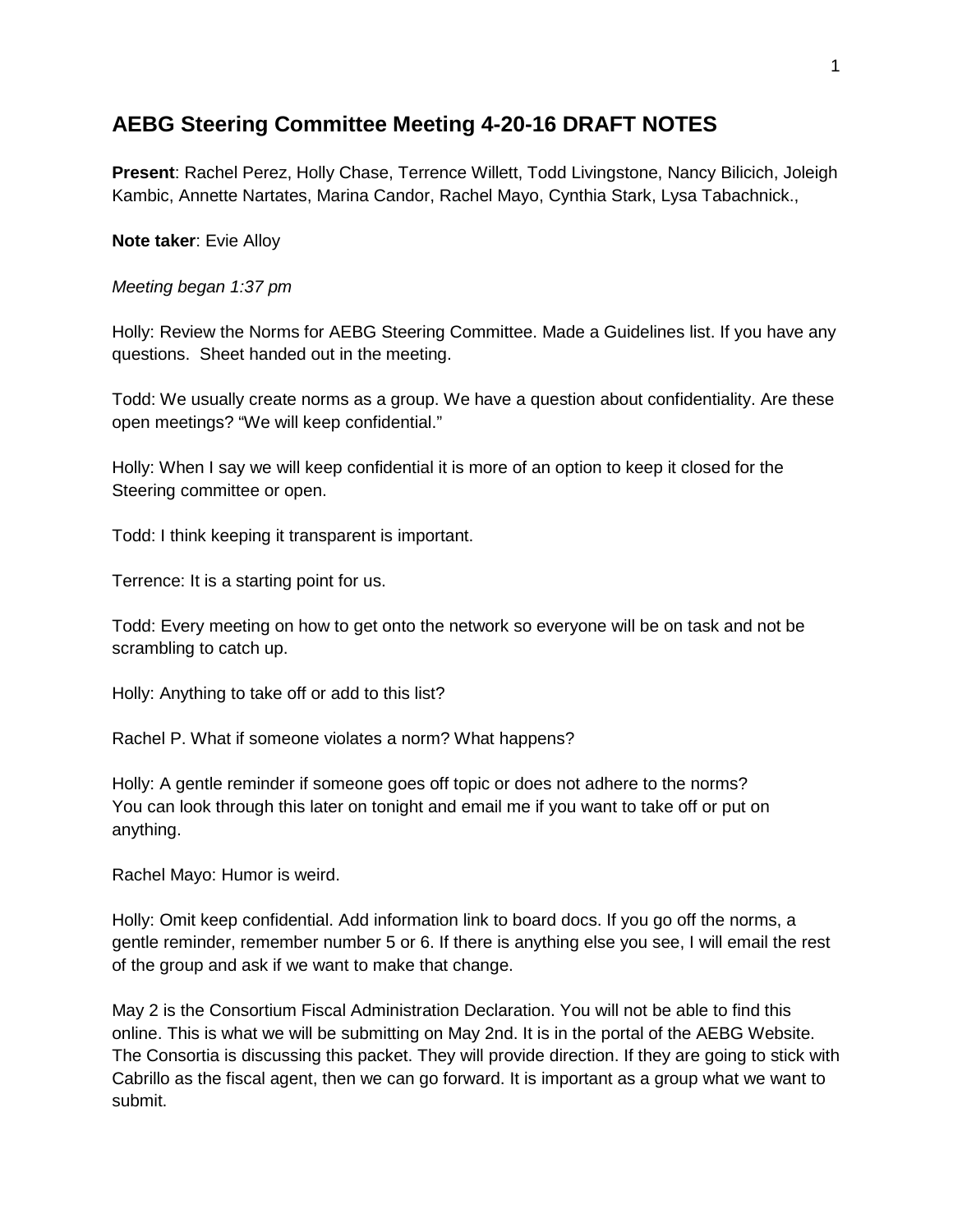Where it talks about fiscal management, they will be deciding on the funding channel and the rationale. The question is provide details. When they discuss the meeting on Monday. How did you arrive at the decision? This is what they will be discussing at the meeting. There is a part on management and reporting. A direct funding model. These are the answers I need in order to fill out the consortia.

Rachel P: Do you have an inkling on the way it is going to go?

Holly: The Steering Committee would like Cabrillo. The Consortia so far is saying Cabrillo will be the fiscal agent.

Nancy: Are you listing all of us on the membership?

Holly: Member Contacts are Board Members only. We've already gone over the second page.

Todd: There has been confusion. One time we are being told we cannot fund teachers? But there is community college. Something to be cleared up about expansion for community college, but not for adult ed. Other consortias are looking at maintenance and capacity. All the adult ed students who were not being supported. Leapfrog over that to expansion over the community college. We need to get a better understanding. We have been trusting and you have taken the lead. There have been some blunders. I think we need to have a discussion about maintenance and capacity. The rules that apply to community college are different than adult ed. This is what has been happening around the state at other consortiums.

Rachel Mayo: Can we get some clarification?

Todd: Bob Harper, Carmen Martinez would be good to talk to.

Rachel M: Just want to be sure this is what it is.

Todd: We are behind in this. It has been happening in other consortiums. We are behind the 8 ball.

Rachel M: I could have missed it.

Nancy: Maintenance of effort and capacity, in the adult ed world.

Terrence: It is helpful as an exchange of terms and to have a common understanding.

Todd: There are innovations going on.

Rachel M: Expansion is about community college, not adult ed.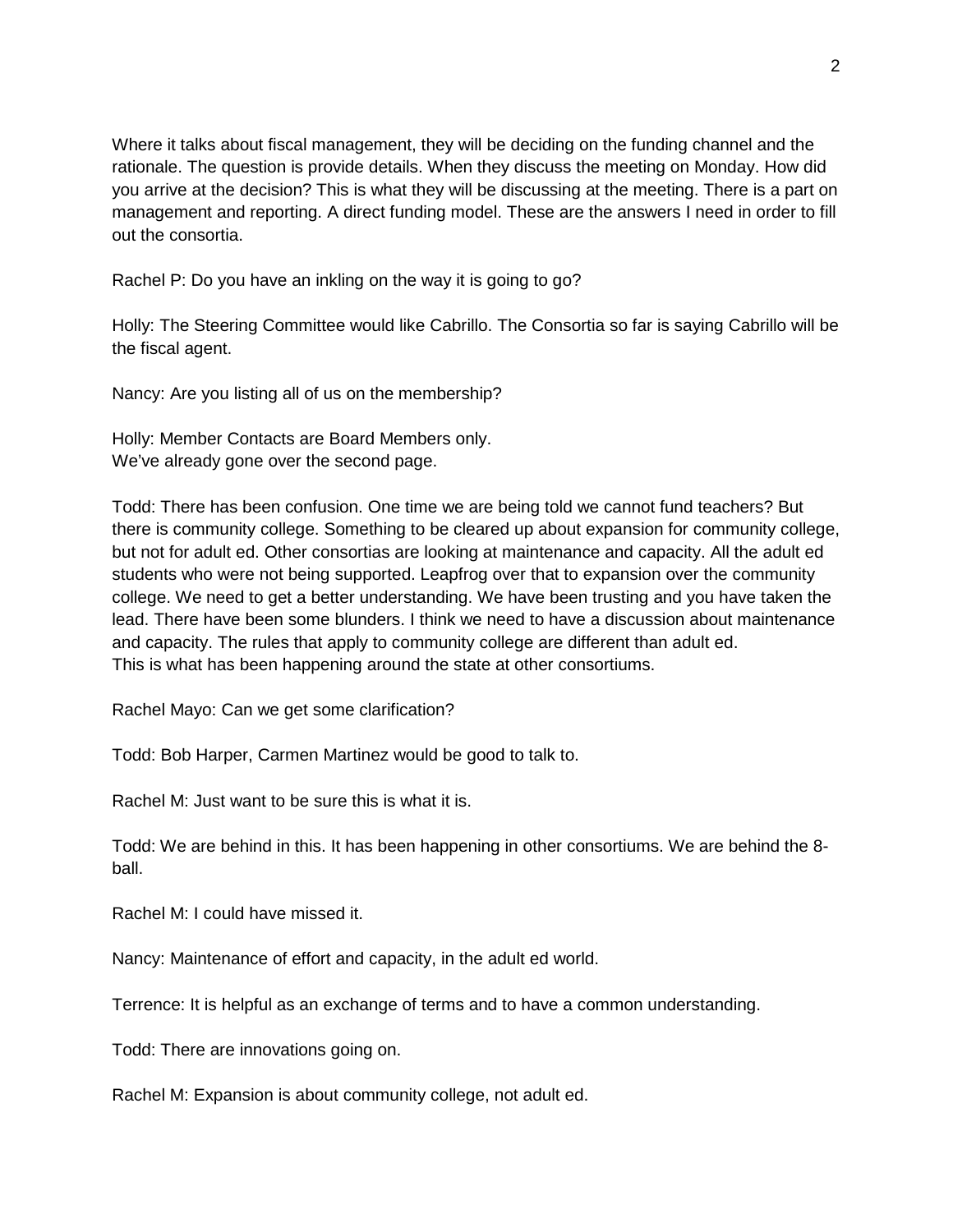Todd: Not supplanting. That is a community college thing.

Rachel P: The chancellor's office wants to work with adult ed to build bridges. We haven't discussed maintenance of capacity. What can we do to support adult learners in the community? We do need to have that discussion. How are we going to do this?

Rachel M: It would be good to invite someone from over the hill to talk about some of this stuff so we have an idea? I was asking about Bob.

Todd: We will see Bob at the conference.

Rachel P.: San Mateo have done a lot with….facilitating AB86 consortiums. Paul Downs.

*Terrence had to leave to go to another meeting at 2 pm.*

Rachel M: Maybe someone from San Mateo...Bob Harper is the Campbell Adult Ed.

Holly: Is there anything else in terms of the Declaration that we want to bring up to the consortia? Shelley West will be removed and so will Raj B. who are not part of the group. It has been noted to remove them.

So it is important that we finish the working plans today. When I turn them in, you will see the allocations with the remainder of the budget. I have the draft budget. We will go over it so if you have questions I can answer them. Some of you may already have this, some may not. Nothing has been spent yet. It has been voted upon. There have been new rules and regulations put in.

Nancy: Last time I asked for a break out of positions of where the totals were. We were talking about the different positions, what the final cost is of each position.

Rachel M.: You can just add it up.

Nancy: I asked for this at the last meeting.

Rachel M: Carrie is working at making those changes. It is on her to-do list.

Holly: The very last page, shows the total remainder. \$457,000. ESL have had some plans approved. I have a meeting today with the Parents Working Group to discuss with them their working plans. However what they are asking for, I sent out an email to them.

Todd: Yesterday we had a meeting between the two adult schools and the union was there. Teachers union would like us to start raising funds. The demographics have changed drastically. It is a lot different now. People need to donate money there. Today I would like to go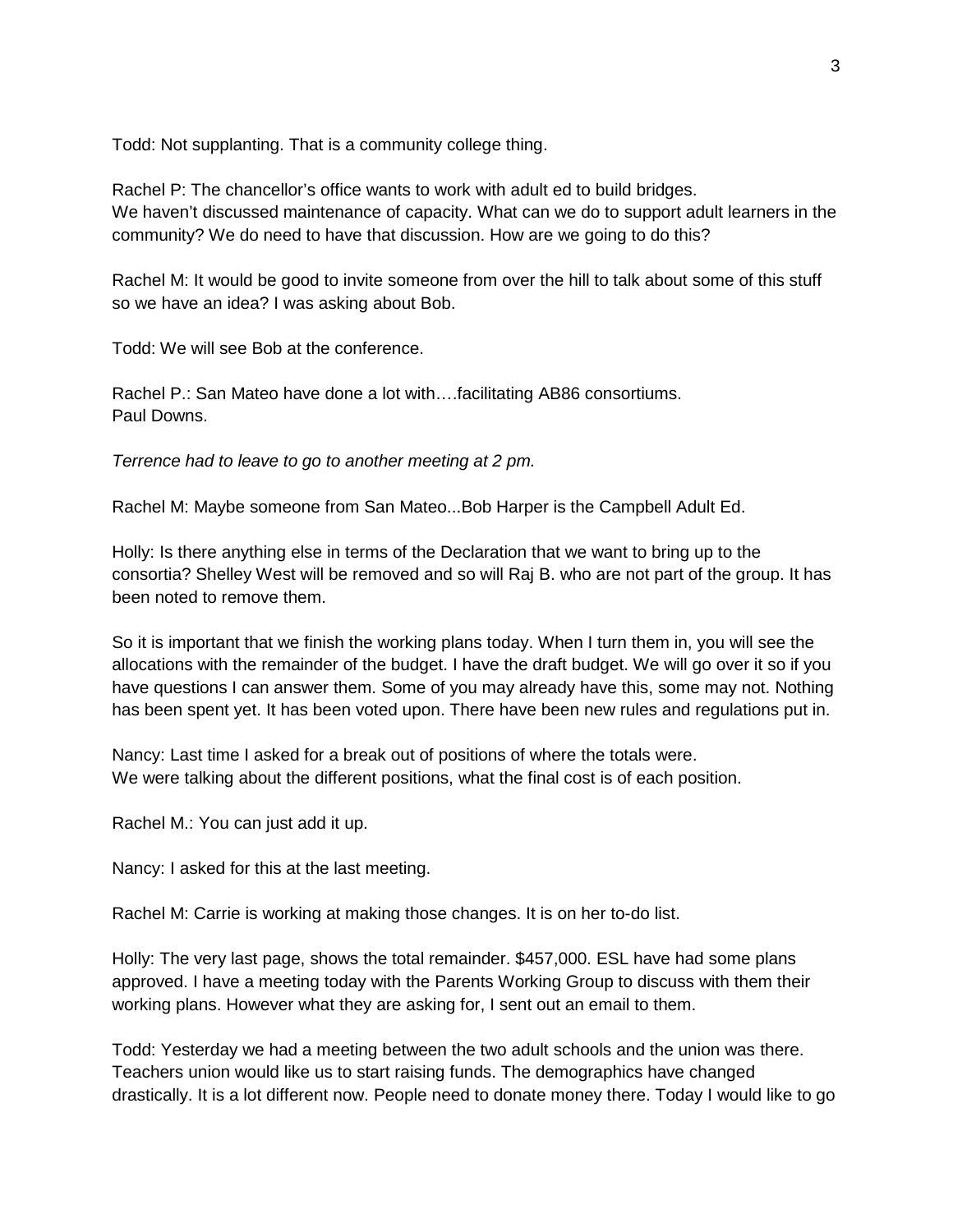to the Parent Ed meeting after this meeting. \$115,000-- \$400.000 to get back to capacity as before.

To support student success.

Rachel M: If there is not enough funding for that, what happens?

Todd: We have to identify the need.

Rachel M.: Maintenance of capacity.

Todd: There are \$250 million coming down from the state. If there is additional funding we should ask for it, not say we are good with the funding.

Holly: The only increase we are seeing is \$30,000.

Rachel M.: One of the first things they fund is growth. We can demonstrate that is a need. Once they announce it, it is too late to apply. You have to already demonstrate capacity.

Todd: \$30 million came out. Is the \$30K from the \$25 Million?

Holly: Hopes of a 50% increase. However the \$30k is just the increase.

Todd: What are we getting from the \$30 million?

Holly: I have not gotten that information yet.

Todd: Why don't we just put all our money in one pot?

Rachel M.: The \$30K is .0122% of the \$25 million.

Rachel P.: How many consortiums are there in our region? 16.

Cynthia Stark: Does that include a data system regionally?

Todd: Yes.

Holly: That was brought to you at the meeting last week.

Cynthia: Noncredit is the problem and we could not find out that information.

Todd: So we are asking for more money than there already is? What percentage is going to students directly? Based on the webinar. The spirit is we are getting this money to students, classrooms. There is a wait list at Santa Cruz Adult School. We are trying to be proactive.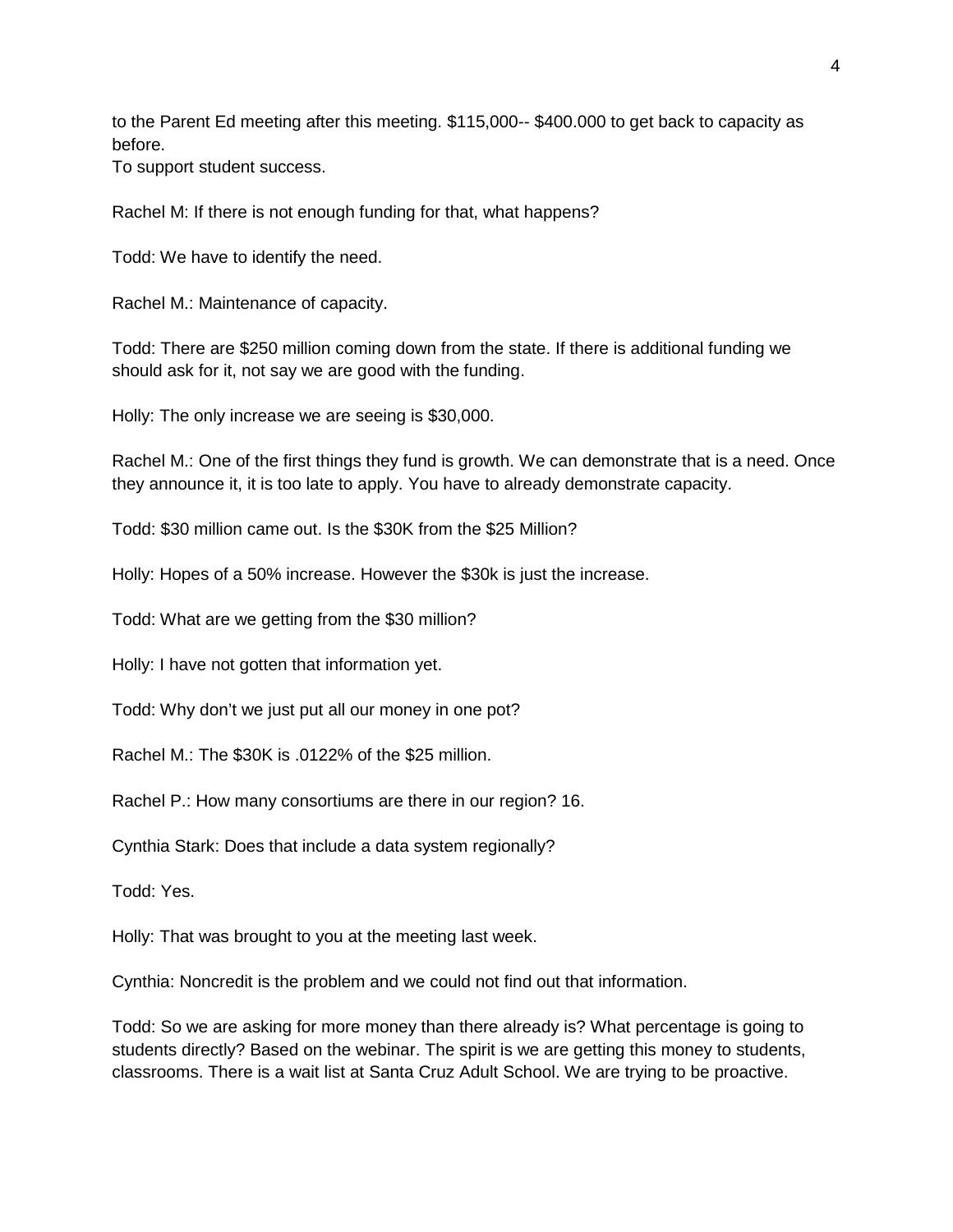Holly: \$106,000 going to ESL obligated. It includes the indirect charges as well. There is currently right now \$66,000 obligated to AB ASE.

Todd: It would be great to see a percentage of what is going to students? Or classes?

Holly: Could you explain that to me better?

Todd: I want someone to do the math and put it on this document.

Rachel M.: You want a breakdown of instruction cost? You want to know what percentage is going to the actual classes, instruction and materials. But not publications or advertisements. So don't say for students, it is too broad. Teaching and instructional materials.

Rachel P.: All of this touches students. I feel some of this is premature. We are putting this into place and we are trying to fix a broken system.

Lysa: So we should spend more money on systems than money going to classes?

Rachel P.: No. Some of this stuff we never had a data system to track students or build a bridge. Instructors on both sides. I think there is some money you have to put in to invest in the system to make it better for adult learners. There are a heck of a lot of students we are not serving.

Todd: This is in the context of the webinar. The spirit of this is how many students are in the classroom, materials and instruction.

Nancy: We are talking about maintenance of capacity. That has to be a priority.

Cynthia: Are they going to have this discussion after the decision is made? That is what I am not sure of.

Holly: That is a good question. When we are told that we have to turn in the allocations by May 2. But there is a caveat that we want to go back and look at the funding. Do we still need to fund for this program?

Rachel M.: Maintenance of capacity. There is an understanding there will not be enough money. Some of the money is over and above and we are indicating a funding gap and we already identified the need.

Nancy: That is one way to look at it. How much is into admin how much is into classrooms, instructional? This budget is broken down by categories. That is why I think that someone should have this position, it costs this much money, this program costs this much money, these summer classes cost this much. Not that we have to add up every little piece of it. When can we get that budget? Terrence was there at the last meeting. He talked to Carrie. This is the same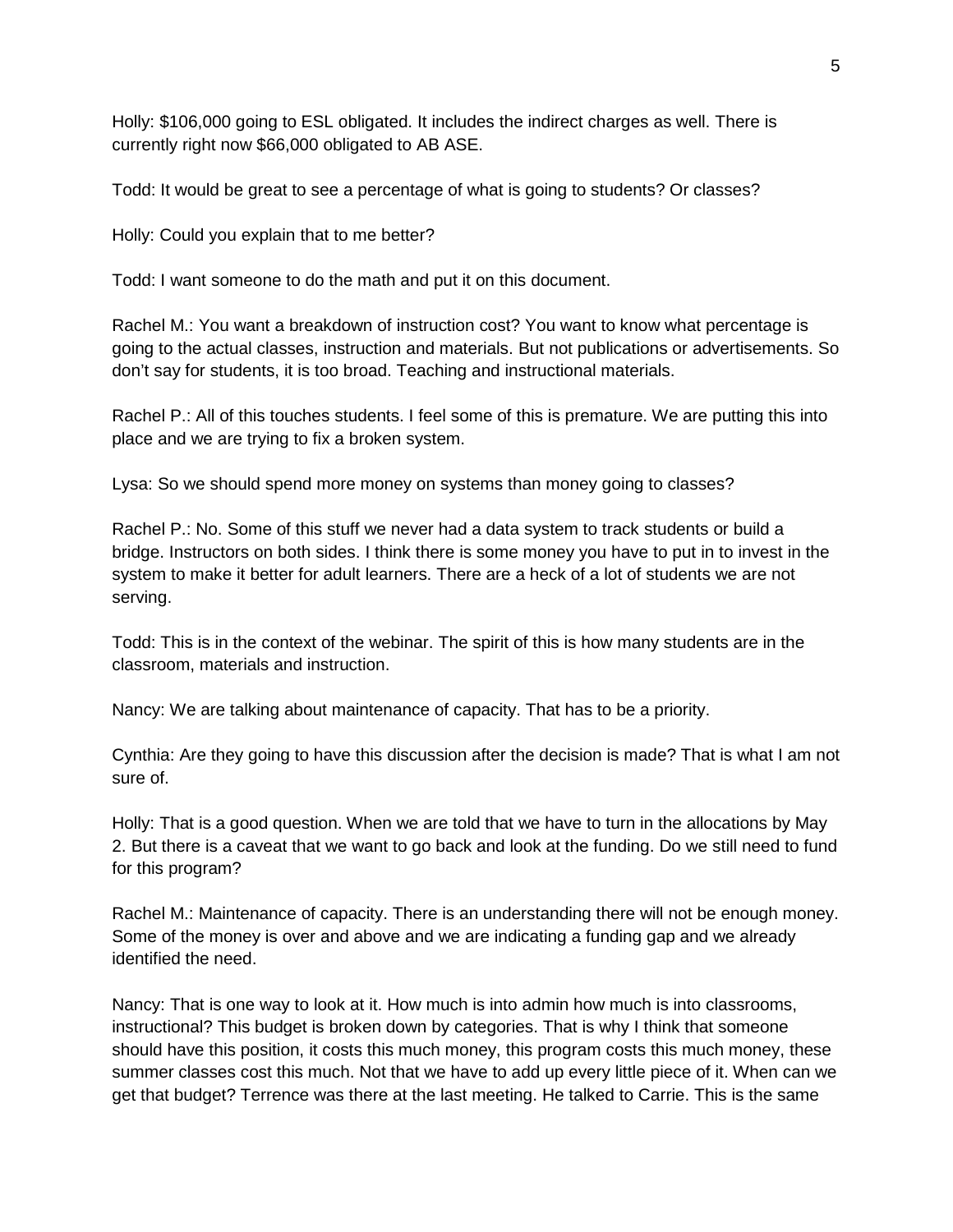thing we had before. How do we get the documents we need to make decisions? These meetings are fast with a fast turnaround. If we do not have clear information it is hard.

Rachel M.: So the percentage of instruction. Last meeting, what is by category?

Rachel P.: Carrie was supposed to take responsibility of the budget.

Nancy: Maybe it was Carrie:

Holly: This was given out at the Monday consortia meeting. We handed it out at the consortia meeting.

Rachel M.: This was prepared for the meeting.

Nancy: We tweaked the budget at the last meeting.

Rachel M.: Since Terrence is not here, I will follow up with Carrie and let her know that this came up. This document further clarification was requested and we are still waiting on this.

Todd: Let's go back to norms because Lysa did not see that, being late. Could we put some sort of agreement as to time and location so we are not running all over campus?

Lysa: All the email says is the TLC room which I was not here for that. I did not know where it was. I need more information than that. I have a tight schedule. It would be great if there was a little bit more information. Is the agenda in that email, too?

Holly: The CTE work plan I did not print out enough copies. You will have to share. Annual Work Plan. It is also online on the board docs. This is the total amount requested. \$259,000 is being proposed by CTE.

Nancy: One concern I have is that we have encumbered \$553,000. I am concerned that some of it needs to go into instructional. We are way over. Let's say it totals \$1mill. We do not have it.

Holly: We have money marked for professional development. There is not going to be an increase for budgets. Teachers getting a raise will not be included. We have to take a look at it in the future. What will be the step increases next year?

Nancy: Every group is asking for \$250,000. Just give the amount to the district and then have them distribute it. We will be here forever to figure it out.

Holly: I never received anything to update just the ESL from Cabrillo.

Nancy: I think we need to look at this into better categories. What else can we tweak in the budget? We could make a proposal to them.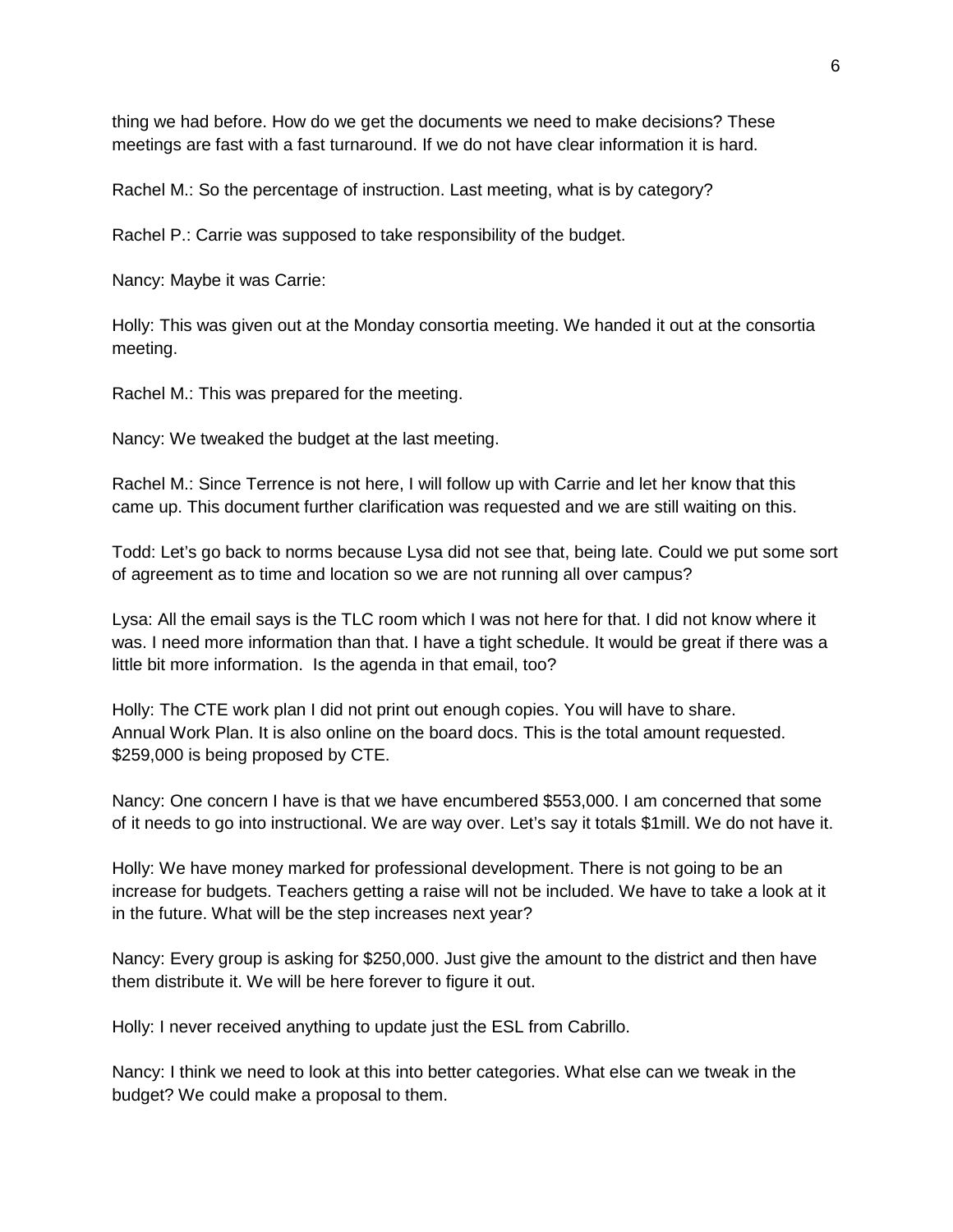Holly: I would agree that it would be beneficial.

Nancy: Looking at all these budgets. It is not enough money. What I said was we are going to have to figure it out at the site level. Just give it to the site. One by one, we will be here forever. We haven't gotten too much into the agenda. It is not a bad thing. We could be here until 6 pm and still not finish.

Holly: ESL is asking for \$20,000 for this semester- a one time for supplies. It is considered expansion. It is a one-time thing. It was not put into the budget. I did not get an updated work plan. They have to have their students in there first before they can get funding.

Lysa: So what about approving part of the CTE plan for a lesser amount and take out the things that we feel are most important and get it going? Then look at the other plans. There is \$400,000. I have classes with 40 or more people in a class. We need to get some of this money out there for things that are happening now. At least make some ball-park recommendations for Monday.

Holly: Would you want to break it down?

Todd: Okay working plan for ESL. You will get \$200,000 and go through your proposal and prioritize.

Holly: ESL has \$167K already been approved. CTE is asking for \$259K. ABE has been approved for \$67K and spent on Aztecs needed immediately. They are asking for \$253K additional.

Nancy: If you allocate the money to the site, we will figure out what departments get what.

Holly: Do we want it spread out evenly? Would it be okay for the \$20K goes back into the pot and reallocated? \$437K is left to distribute. Then we can look at another meeting.

Nancy: Try to meet more needs.

Holly: \$57 K is ongoing. My concern is that we may not see an increase for salaries. If the increase in benefits go up and we do not have any more money that we still have \$58K that has not been touched that we could use. The Professional Dev. money.

Rachel M.: How about the \$58K we pass along for a one time basis to allocate? For summer class or whatever.

Holly: 2015-16 is this year.

Rachel M.: 2015-16 professional dev add to their pot so that would be a one-time cost.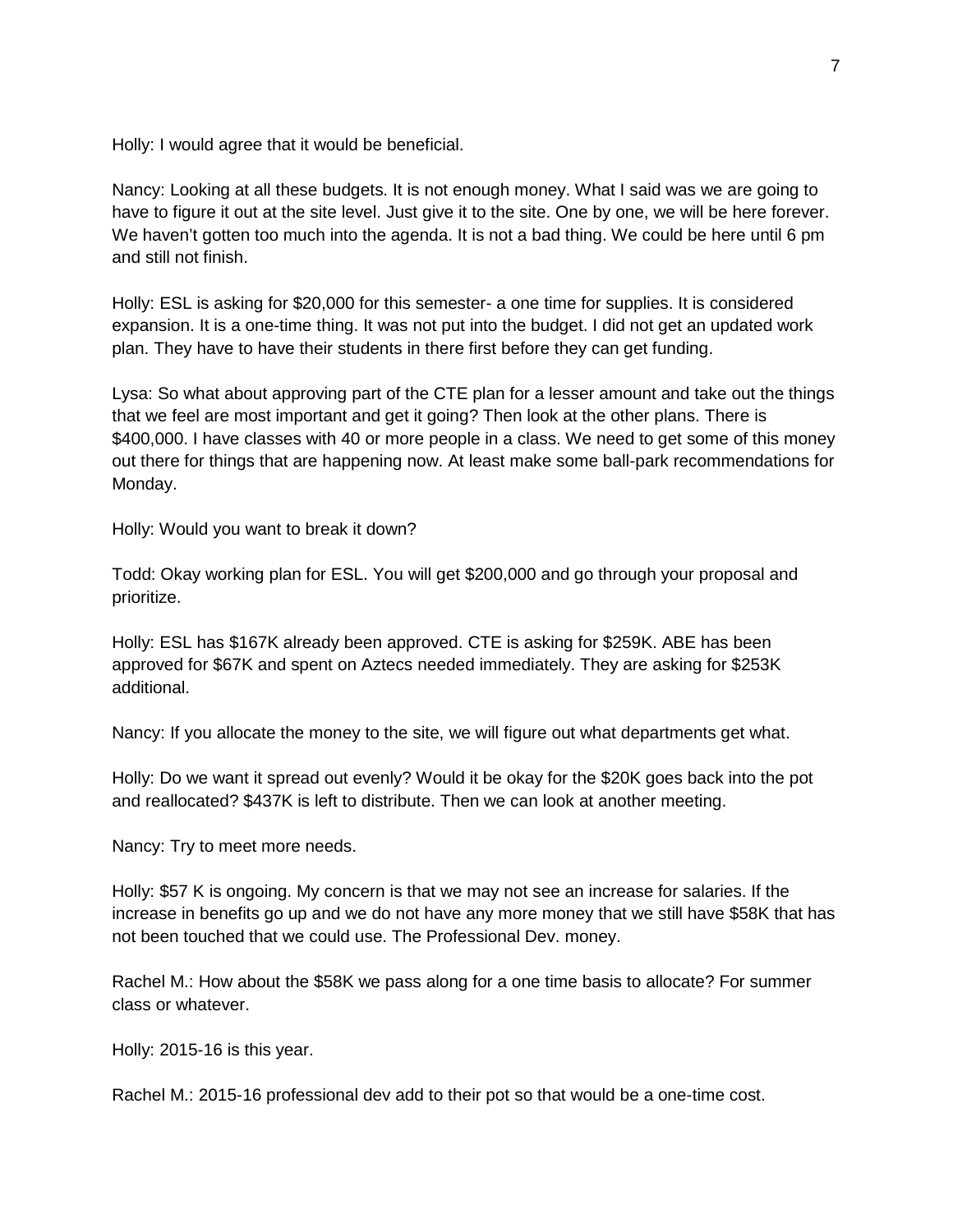Holly: If we do not need it? We will ask the consortia.

Lysa: \$60K from PD to move to pay for instructional costs allocated as the adult schools see fit. Less the \$20K start up. There is a little money we can still allocate.

Holly: We have \$457K and \$58K sitting on the side. For Prof. Dev. \$515K. One time only. May need to use for raises.

Lysa: What has to happen next we will need to look at it? This percentage should go to this or that. How much people cost. For all of the positions. Then we will know how much we can put to each working plan. A caveat that admin is going to decide what goes to what working group. Some have more demand than others immediately.

Todd: Prioritize between the equity between the 2 schools.

Lysa: If this goes to the consortia Monday, what is the time line to get the funds? In K12-land you get an estimate and you can make a ball park plan but do not get that money until Oct. Then you may need to readjust.

Nancy: Do you have the money right now?

Holly: Yes. Cabrillo has the money now. There is another group coming in here at 3 pm.

Lysa: If we wanted to change this process. Does the consortia change the process? When you want information, we have to have a working group meeting, then it comes to this group. The purpose of the working groups were to fade away. This is what we need. Summer classes. But then the following it should not be needed as much. Steering committee to look at the working plans and evaluate. We should have some data already. We have to report for our federal grant. So that should also help us moving forward, too. We are going to have to balance it out.

Holly: We have five minutes. Do we want to come up with the number we allocate now?

No was the answer.

Rachel M.: What cannot be funded out of this could be put on the capacity as a marker for the funding gap.

Holly: A recap for the consortia meeting on Monday. Fiscal Declaration is talking about maintenance of capacity rationale. Clarification talk to Bob Harper. Carmen Martinez for the actual grant. And then as well we are going to move forward with the \$515K to give that money to Pajaro and Santa Cruz and have them allocate it as they see fit. With the caveat that the